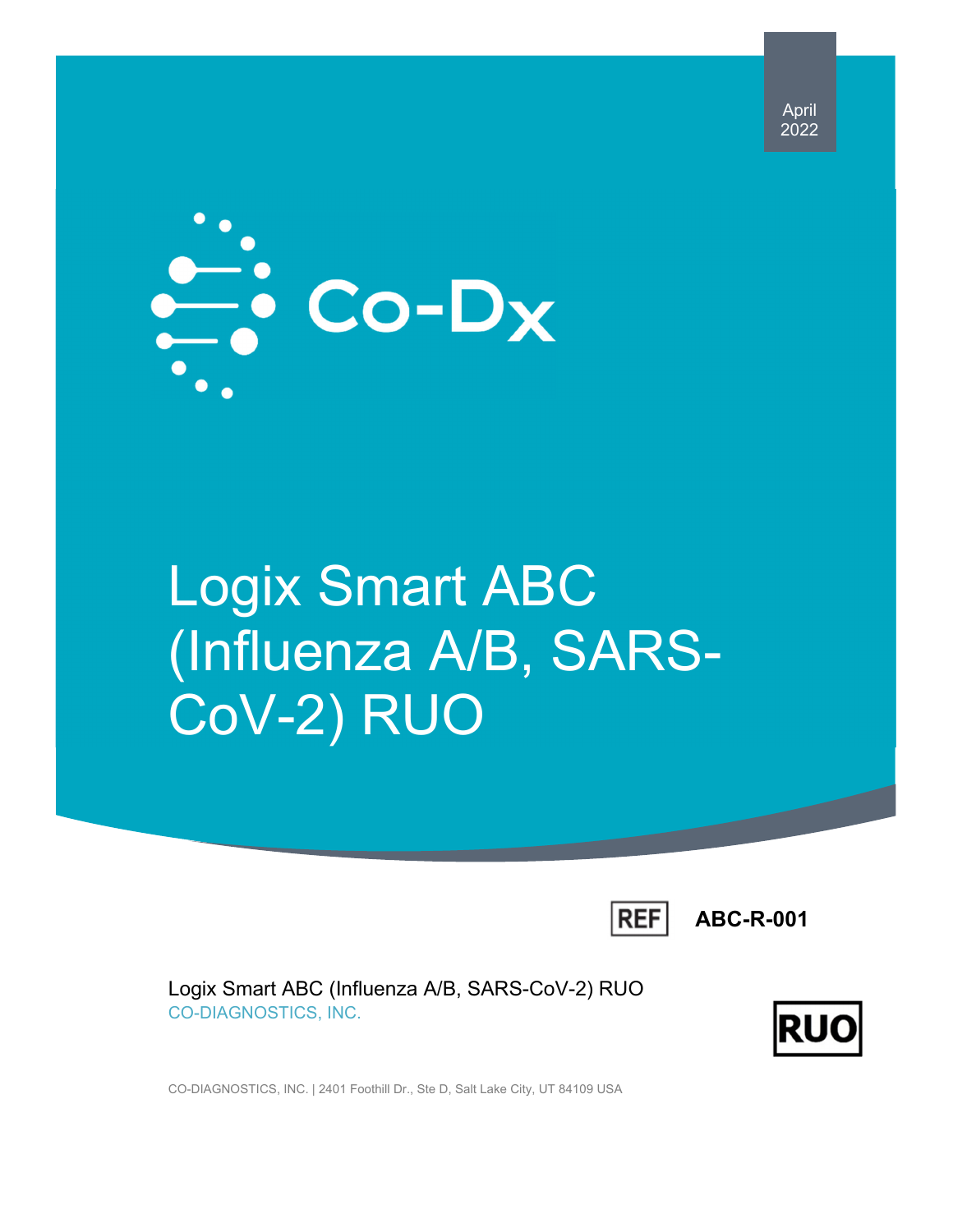

# **Table of Contents**

| $\mathbf{1}$ |  |
|--------------|--|
| 2            |  |
| 3            |  |
| 4            |  |
| 5            |  |
| 6            |  |
| 7            |  |
| 8            |  |
| 8.1          |  |
| 8.2          |  |
| 9            |  |
| 10           |  |
| 10.1         |  |
| 10.2         |  |
| 11           |  |
| 11.1         |  |
|              |  |
| 11.2         |  |
| 12           |  |
| 12.1         |  |
| 12.2         |  |
| 13           |  |
| 13.1         |  |
| 13.2         |  |
| 13.3         |  |
| 14           |  |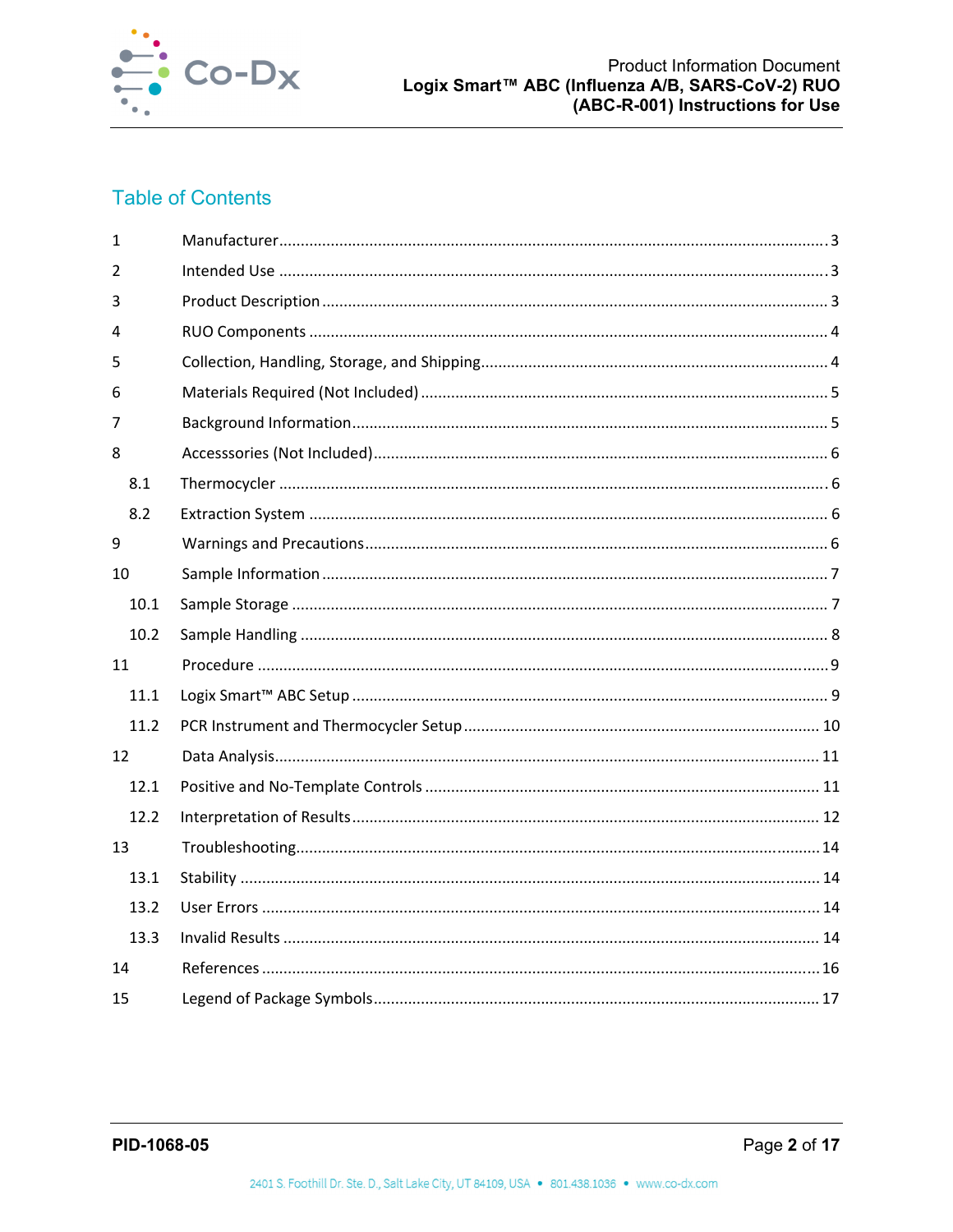

#### **1 MANUFACTURER**



Co-Diagnostics, Inc. 2401 S Foothill Dr. Ste D Salt Lake City, UT 84109

Phone: +1 (801) 438-1036 Email: info@co-dx.com Website: www.co-dx.com



# **2 INTENDED USE**

The **Logix Smart™ Influenza A/B, SARS-CoV-2 (Logix Smart™ ABC) RUO** is for the simultaneous qualitative detection of the Influenza A (INFA), Influenza B (INFB), and SARS-CoV-2 (COVID-19) specific RNA.

**For research use only. Not for use in diagnostics procedures.** 

### **3 PRODUCT DESCRIPTION**

The **Logix Smart™ ABC RUO** is a research-use-only multiplex test, based on real-time polymerase chain reaction technology. It tests for the presence or absence of ribonucleic acid (RNA) of the Influenza A, Influenza B, and SARS-CoV-2 viruses.

The **Logix Smart™ ABC RUO** includes an internal control to identify possible quantitative polymerase chain reaction (qPCR) inhibition, confirm the integrity of the reagents, and verify the quality of the sample extraction. The **Logix Smart™ ABC RUO** also includes a positive control (PC) which includes three synthetic RNA molecules carrying sequences that are homologous to INFA, INFB, and COVID-19 viruses targeted by this multiplex assay. PCs represent a source of cross contamination. Take precautions to prevent and minimize the risk of cross contamination.

CoPrimers™ in the **Logix Smart™ ABC RUO** include the following:

- CoPrimers™ that target INFA are labelled with the Quasar® 670 fluorophore.
- CoPrimers™ that target INFB are labelled with the CAL Fluor® Orange 560 fluorophore.
- CoPrimers™ that target COVID-19 are labelled with the FAM™ fluorophore.
- CoPrimers™ that target the Internal Positive Control (IPC) DNA are labelled with CAL Fluor® Red 610 fluorophore.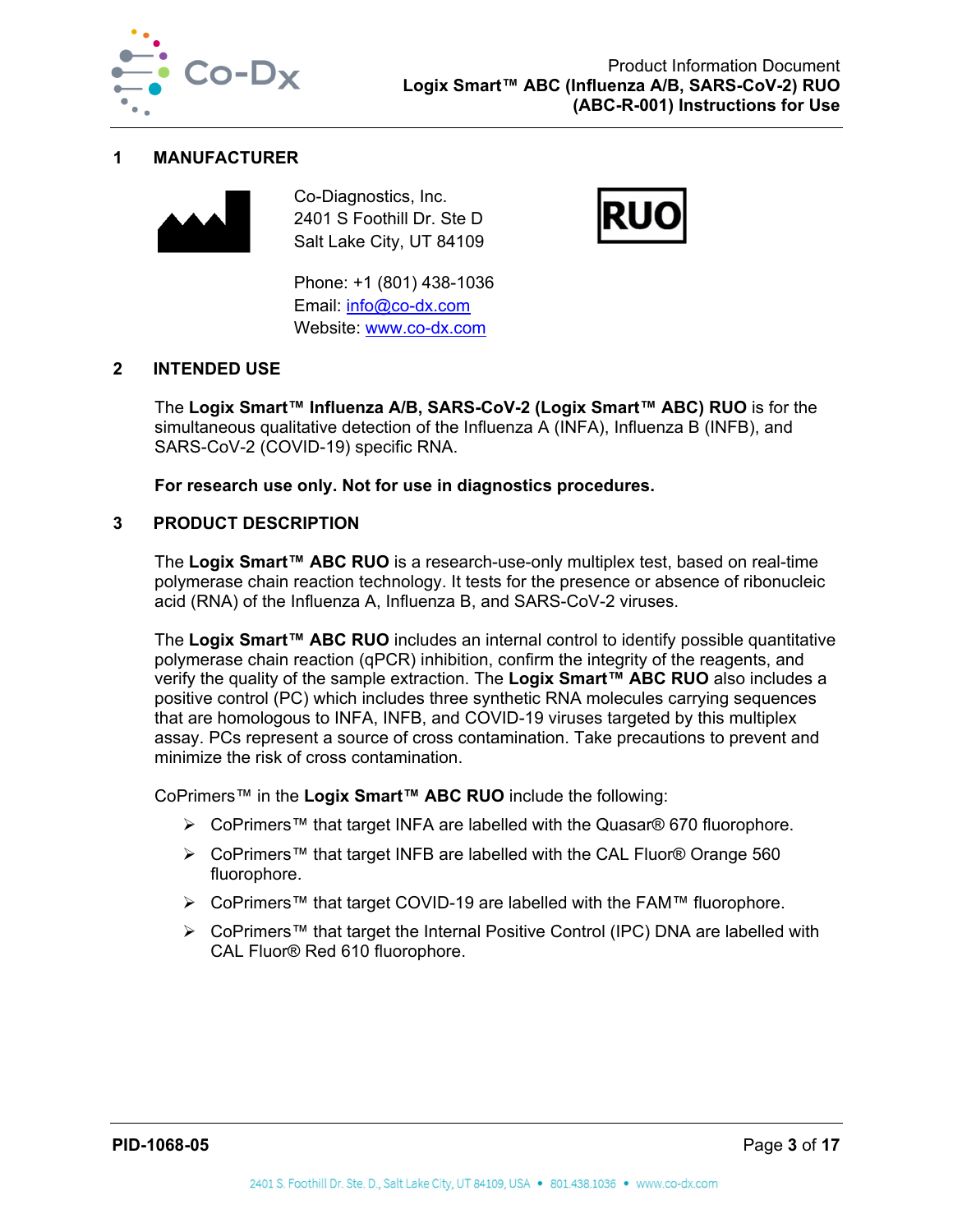

# **4 RUO COMPONENTS**

See Table 1 for components included in the **Logix Smart™ ABC RUO**.

### **Table 1**

*RUO Component Information* 

| <b>Lid</b><br><b>Color</b> | <b>Component</b>                               | Symbol     | <b>Catalog</b><br><b>Number</b> | <b>Description</b>                                                 | <b>Amount</b>               |
|----------------------------|------------------------------------------------|------------|---------------------------------|--------------------------------------------------------------------|-----------------------------|
| <b>Brown</b>               | Logix Smart™<br><b>ABC Master</b><br>Mix       | MМ         | ABC-MM-001                      | Proprietary blend of<br>CoPrimers <sup>™</sup> and<br>PCR reagents | 1×1000µL<br>(100 reactions) |
| <b>Red</b>                 | Logix Smart™<br><b>ABC Positive</b><br>Control | <b>PC</b>  | ABC-PC-001                      | Proprietary blend of<br>target templates                           | 1×1000µL<br>(100 reactions) |
| <b>Clear</b>               | Nuclease-Free<br>Water                         | <b>NTC</b> | <b>GEN-NF-001</b>               | DNase/RNase-free<br>water                                          | 1×1000µL<br>(100 reactions) |

The catalog number for this product is ABC-R-001. Contact Sales at (801) 438-1036 ext. 01 or at www.co-dx.com/contact/ to order.

# **5 COLLECTION, HANDLING, STORAGE, AND SHIPPING**

See the following information for **Logix Smart™ ABC RUO** collection, handling, storage, and shipping:

- The **Logix Smart™ ABC RUO** is shipped on dry ice and should arrive frozen. Contact your distributor if one or more of the RUO components are not frozen upon arrival or are compromised during shipment.
- $\triangleright$  Upon receipt of RUO, follow internal laboratory procedures for quality control.
- $\triangleright$  Upon arrival, store all components at a temperature between -40°C and -16°C to prevent degradation of reagents.
- $\triangleright$  Avoid excessive thawing and freezing of components, specifically the master mix (MM), as this might affect the performance of the assay. Freeze reagents in multiple aliquots if they are to be used intermittently to ensure that less than 10 freeze-thaws are performed.
- $\triangleright$  Avoid storing components for more than 4 hours at between +2°C and +8°C.
- $\triangleright$  If you work in an area prone to power outages, keep a back-up generator for your freezer as well as a temperature data log system to ensure that the **Logix Smart™ ABC RUO** remains frozen at a temperature between -40°C and -16°C.
- $\triangleright$  Protect the MM from light.
- $\triangleright$  Do not use expired products because the integrity of the components cannot be guaranteed.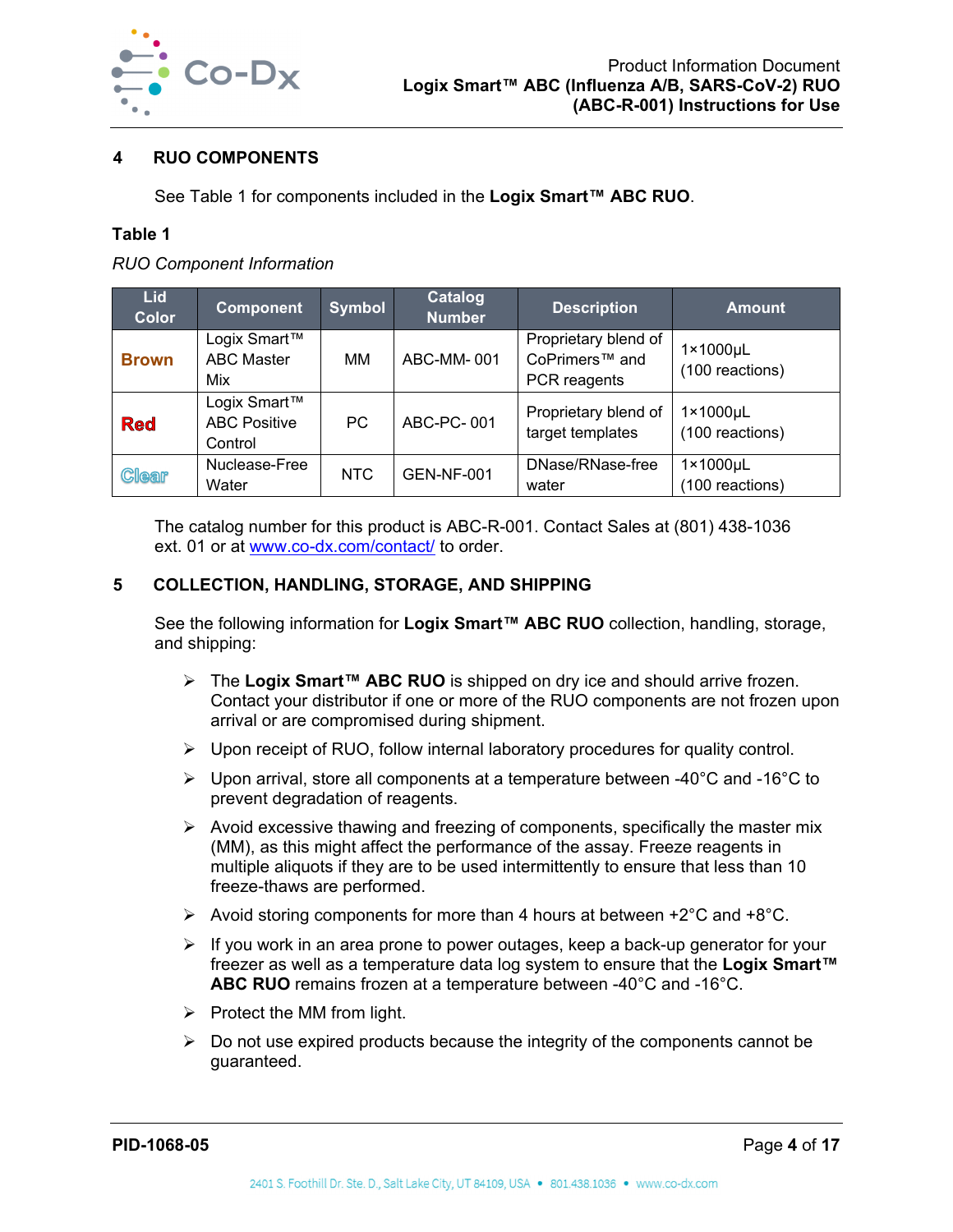

 $\triangleright$  The product is not a biological waste. The Safety Data Sheet (SDS) can be retrieved from Co-Diagnostics website at the following link: Safety Data Sheets | Co-Diagnostics, Inc. (co-dx.com). Disposal should be in accordance with applicable regional, national, and local laws and regulations.

# **6 MATERIALS REQUIRED (NOT INCLUDED)**

The following materials and devices are required but are not provided with this RUO:

- $\triangleright$  Appropriate 4-channel real-time PCR instrument, compatible with the fluorophores used in this test.
- $\triangleright$  Appropriate nucleic acid extraction system or kit
- $\triangleright$  Vortex mixer
- $\triangleright$  Centrifuge with a rotor for 2 mL reaction tubes
- $\triangleright$  Adjustable pipettes
- $\triangleright$  Disposable pipette tips with filters
- $\triangleright$  Disposable powder-free gloves
- $\triangleright$  Ice
- $\triangleright$  Biosafety cabinet, ideally BSL-2 facility



# **Warning!**

Install, calibrate, and maintain all instruments properly according to the manufacturer's instructions and recommendations. Do **not** use instruments with outdated calibration.

#### **7 BACKGROUND INFORMATION**

The outbreak of COVID-19 was first identified in December 2019 in Wuhan, Hubei province, China. COVID-19 is caused by the Severe Acute Respiratory Syndrome coronavirus 2 (SARS-CoV-2), a novel virus in humans that is capable of person-to-person transmission. The notification was made on 31-Dec-2019. The World Health Organization declared the outbreak a Global Health Emergency on 30-Jan-2020. Shortly thereafter, Co-Diagnostics started preliminary design activities on Logix Smart COVID-19 diagnostic testing.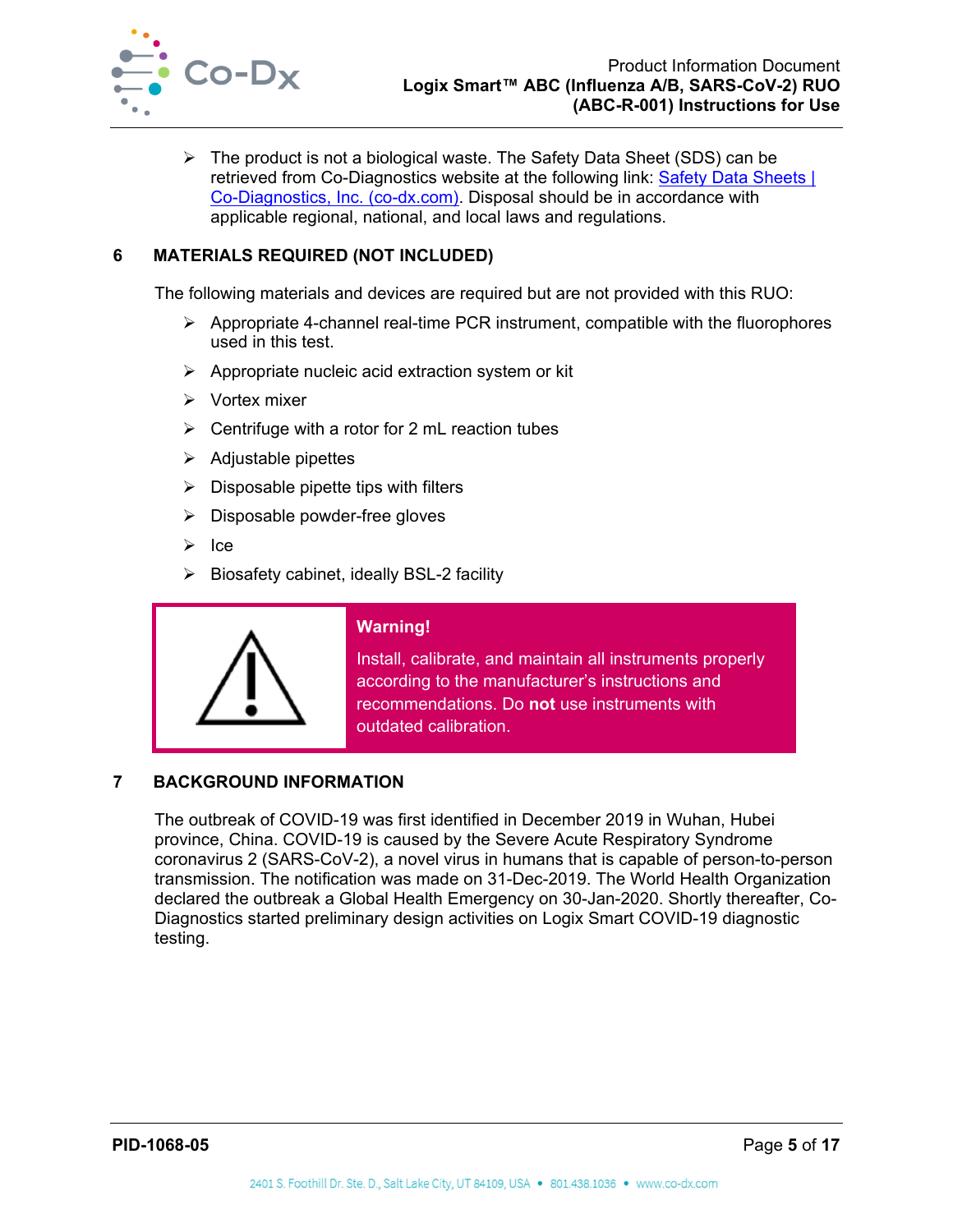

# **8 ACCESSSORIES (NOT INCLUDED)**

# **8.1 Thermocycler**

Thermocyclers validated but not included with the test are displayed in Table 2.

#### **Table 2**

*Thermocyclers Validated but Not Included with the Test* 

| <b>Thermocycler Machine</b>                    | Catalog<br><b>Number</b> | <b>Manufacturer</b>               |
|------------------------------------------------|--------------------------|-----------------------------------|
| CoDx Box                                       | MIC-4                    | Co-Diagnostics, Inc.              |
| Mic qPCR Cycler                                | MIC-4                    | <b>BMS, Bio Molecular Systems</b> |
| PCRmax Eco 48 Real-Time qPCR System            | EW-93947-00              | <b>PCRmax Limited</b>             |
| CFX 96 Touch Real-Time PCR Detection<br>System | 1855195                  | Bio-Rad                           |

# **8.2 Extraction System**

Extraction System required but not included with the test are displayed in Table 3.

#### **Table 3**

*Extraction and Automation Systems Validated with the Test* 

| <b>Extraction Reagent</b>             |                                                          | <b>Automation</b>                  |                     | <b>Sample Input</b>                           |  |
|---------------------------------------|----------------------------------------------------------|------------------------------------|---------------------|-----------------------------------------------|--|
| <b>Name</b>                           | <b>Cat. Number</b>                                       | <b>Platform</b><br>(If applicable) | <b>Manufacturer</b> | <b>Volume/Sample</b><br><b>Elution Volume</b> |  |
| QIAamp Viral RNA<br>Mini Kit (Qiagen) | 52904 (50<br>extractions)<br>52906 (250)<br>extractions) | N/A                                | Qiagen              | 200 µL/60 µL                                  |  |

# **9 WARNINGS AND PRECAUTIONS**

| <b>WARNING!</b>                                                                                                                                                                                                   |
|-------------------------------------------------------------------------------------------------------------------------------------------------------------------------------------------------------------------|
| Before performing any testing or running any sample,<br>verify that all instruments have been properly installed,<br>calibrated, and are well maintained. Do not use<br>instruments with an outdated calibration. |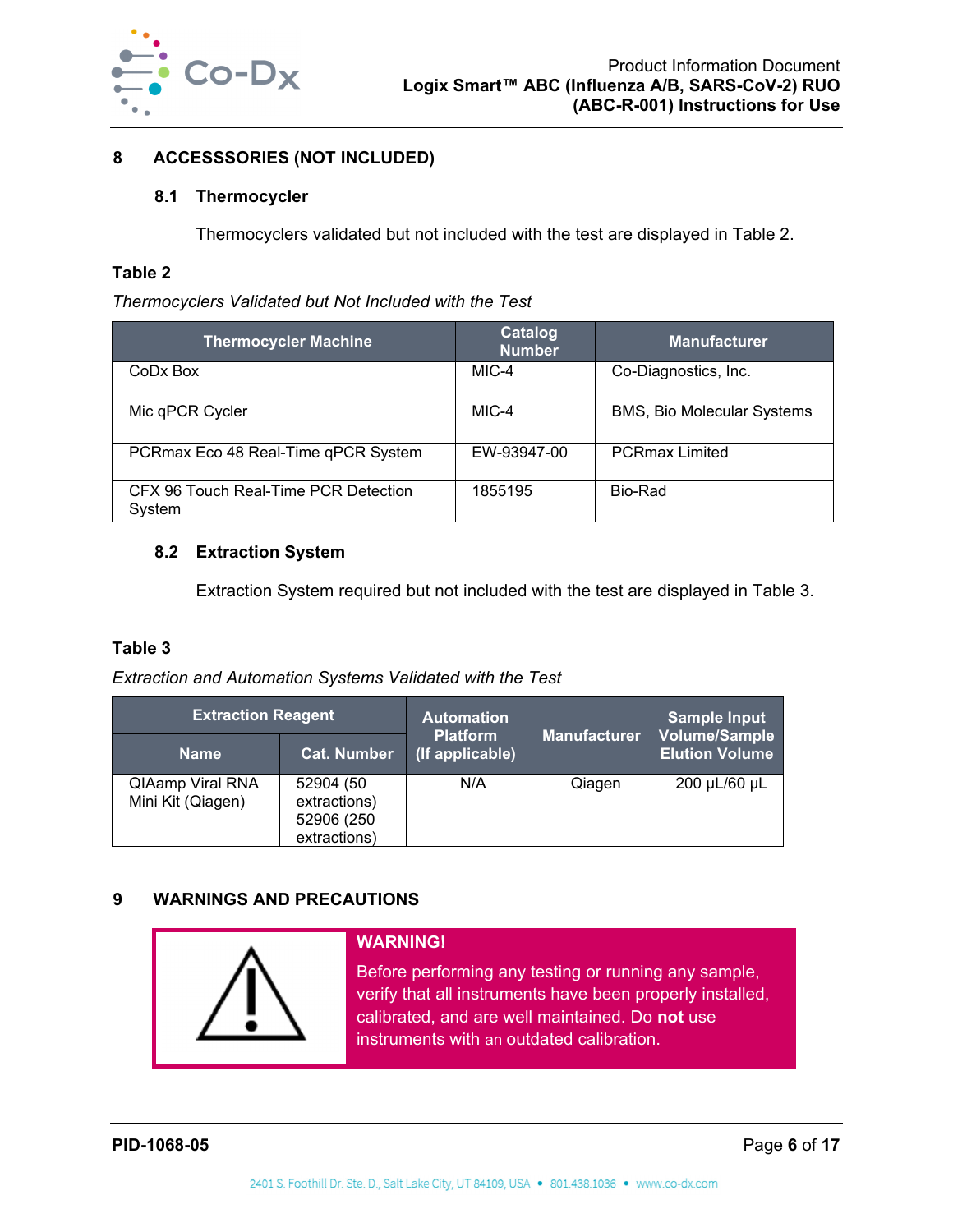

Read this *Instructions for Use* document carefully before using the product. Before first use, check the components for the following:

- $\triangleright$  Integrity
- $\triangleright$  Frozenness upon arrival

Users should ensure the following:

- $\triangleright$  Limit use of this product to personnel instructed and trained in the techniques of real-time PCR.
- Always treat samples as infectious and/or biohazardous. Use standard precautions.
- $\triangleright$  Wear protective gloves, lab coat, and eye protection when handling samples and always wear gloves when handling RUO components.
- $\triangleright$  Always use DNase/RNase-free disposable pipette tips with filters.
- $\triangleright$  Use segregated working areas for sample preparation, reaction setup, and amplification/detection activities. The workflow in the laboratory should proceed in a unidirectional workflow. To prevent contamination, change personal protective equipment (PPE) between areas.
- $\triangleright$  Store and extract positive materials (specimen, controls, and amplicons) separately from other reagents. Dedicate supplies and equipment to separate working areas and do not move them from one area to another.
- Consult the appropriate SDS for safety. The SDS for the **Logix Smart™ ABC RUO** is provided with the shipment. If not provided with the shipment, the SDS can be retrieved from Co-Diagnostics website at the following link: Safety Data Sheets | Co-Diagnostics, Inc. (co-dx.com)
- $\triangleright$  Do not open the reaction tubes/plates post amplification.
- $\triangleright$  Do not autoclave reaction tubes/plates after the PCR, since this will not degrade the amplified nucleic acid and will pose a risk to the laboratory area to contamination.
- $\triangleright$  Do not use components that have passed expiration date.
- $\triangleright$  Discard sample and assay waste according to your local safety regulations.

#### **10 SAMPLE INFORMATION**

#### **10.1 Sample Storage**

Ensure the following when storing samples:

 $\triangleright$  Process all specimen types within 48 hours after collection, if storage is needed after 48 hours, store the samples frozen, preferably at -70°C (ECDC, 2020).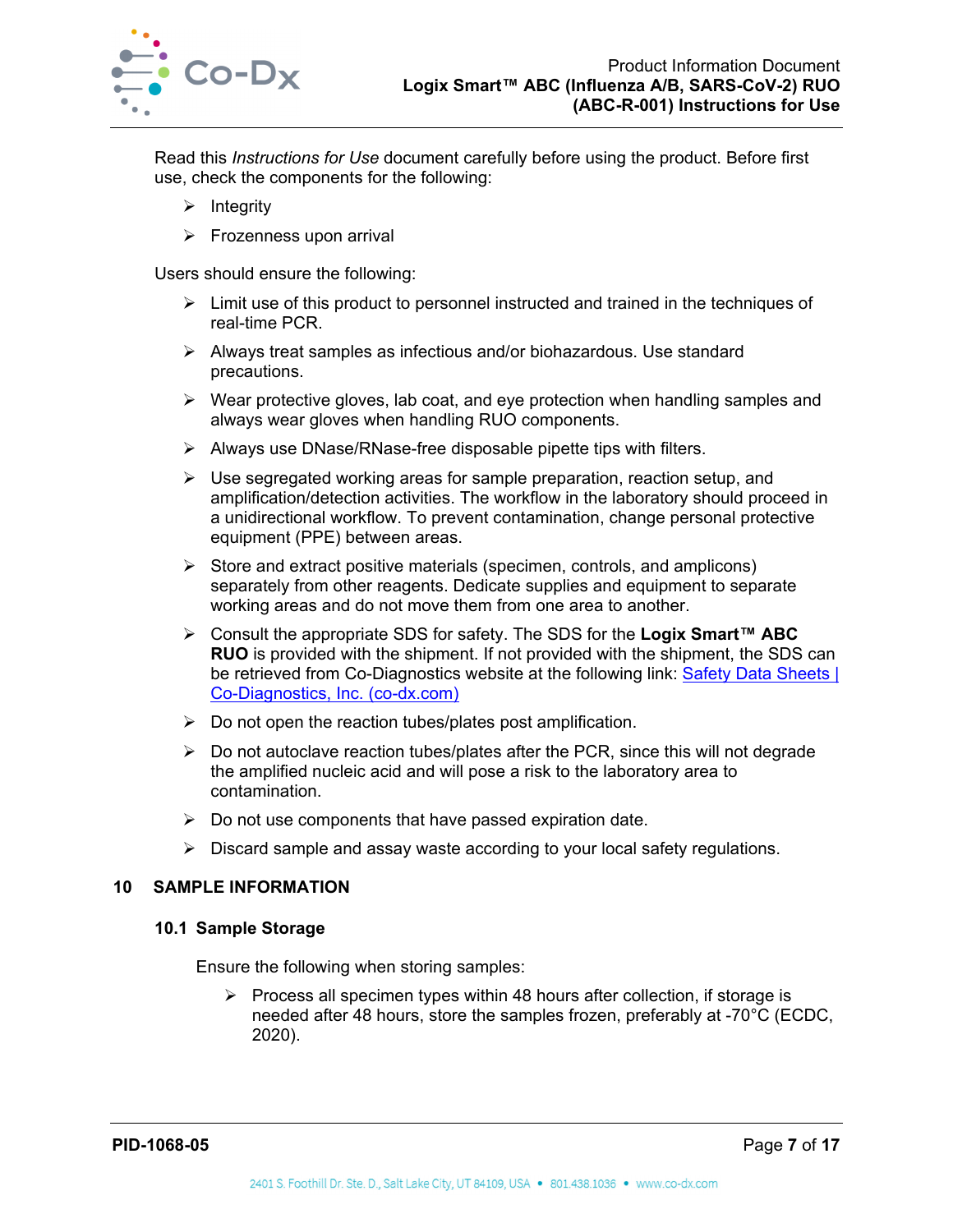

- $\triangleright$  Avoid repeated freezing and thawing of any specimen. If you need to keep a specimen for retesting, aliquot the specimen in different tubes to avoid freezing and thawing cycles.
- $\triangleright$  Monitor the temperature in the storage areas and recorded temperatures regularly to identify potential fluctuations.
- $\triangleright$  Do not use domestic refrigerators/freezers with wide temperature fluctuations. Domestic refrigerators/freezers are not suitable for the storage of frozen specimens (CDC, 2020).

### **10.2 Sample Handling**

Laboratory workers should wear appropriate PPE, which includes disposable gloves, laboratory coat/gown, and eye protection when handling potentially infectious specimens.

Conduct samples suspected to be or confirmed to be infected with influenza A, influenza B, and/or SARS-CoV-2 under a certified Class II biosafety cabinet in a BSL-2 containment facility. More details are provided in the Biosafety in Microbiological and Biomedical Laboratories (BMBL) (CDC, 2009) or the WHO Laboratory Biosafety Manual (WHO, 2004).

For specific instructions on the handling of clinical specimens for coronavirus disease 2019, see also the CDC's webpage for the *Interim Laboratory Biosafety Guidelines for Handling and Processing Specimens Associated with Coronavirus Disease 2019* (COVID-19) (CDC, 2020).

The quality of the extraction of the RNA from the samples is essential for the performance of **Logix Smart™ ABC RUO**. Perform extraction by following manufacturer's instructions or an internally validated protocol. The suitability of the nucleic acid extraction procedure for use with **Logix Smart™ ABC RUO** must be validated by the user.



# **Warning!**

If your sample preparation system uses washing buffers containing ethanol, make sure to eliminate any traces of ethanol prior to elution of the nucleic acid. Ethanol is a strong inhibitor of real-time PCR.

The use of carrier RNA is crucial for extraction efficiency and stability of the extracted nucleic acid.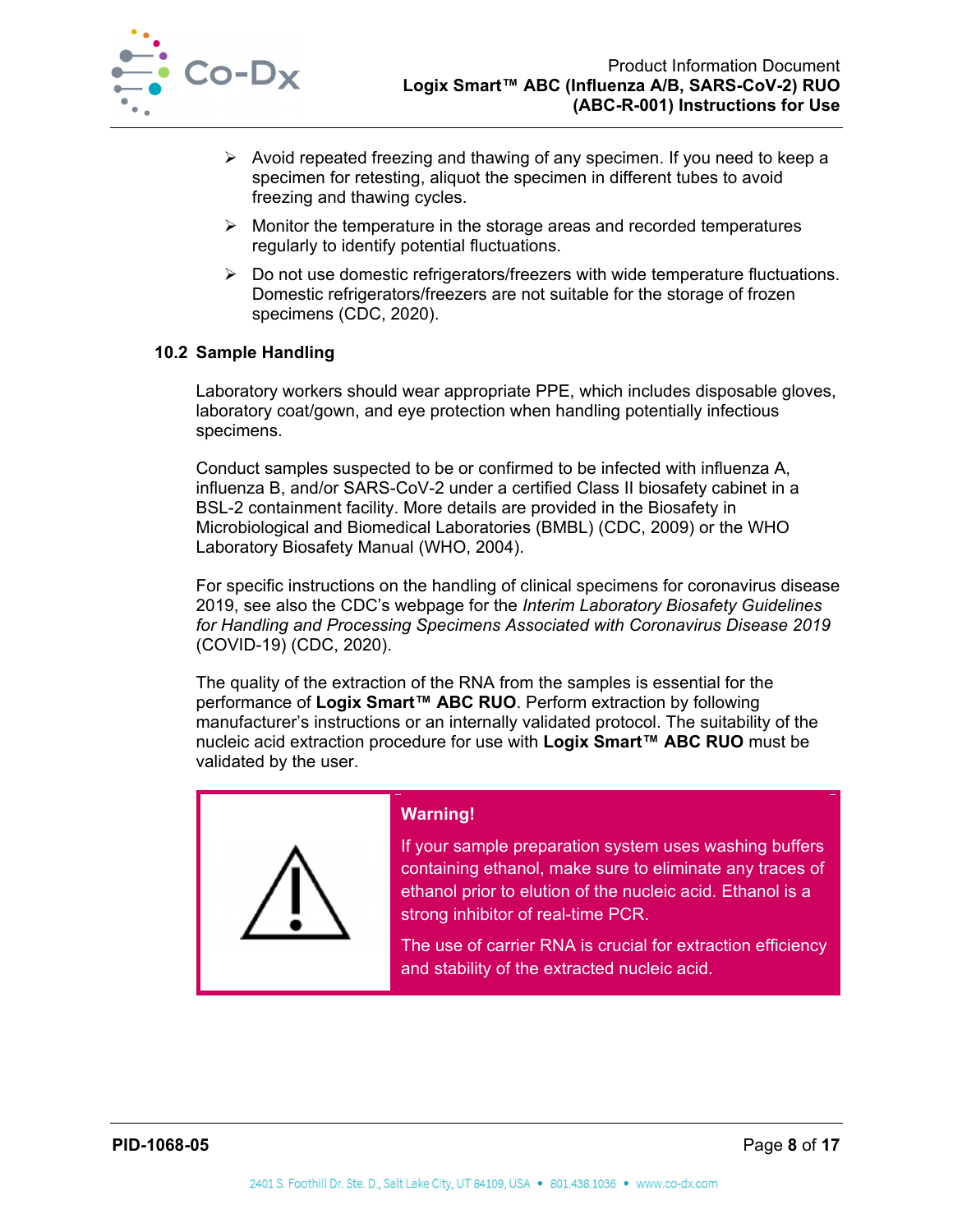

# **11 PROCEDURE**

# **11.1 Logix Smart™ ABC Setup**

11.1.1 Set Up the Reagent

Perform the steps below to set up the reagent.

- 11.1.1.1 Clean all working surfaces with a fresh 10% bleach solution followed by a molecular-grade alcohol or another equivalent method of cleaning that disinfects and degrades nucleic acids.
- 11.1.1.2 Thaw all reagents and samples on ice, or a cold block, before starting the setup.
- 11.1.1.3 Vortex all **Logix Smart™ ABC RUO** MM, PC, nuclease-free water (used as an NTC), and all sample tubes for 3 seconds.
- 11.1.1.4 Briefly spin the MM, PC, NTC down before using to ensure reagents are properly mixed and to ensure removal of any condensation or residue from the lids.
- 11.1.2 Set Up the Reaction

Perform the steps below to set up the reaction.

- 11.1.2.1 Collect enough reaction wells for each of the following:
	- $\triangleright$  One for each NTC,
	- $\triangleright$  One for each sample you want to test, and
	- $\triangleright$  One (or more) for each PC

**Note:** The example below shows the minimum number of wells needed for 5 samples.

| PC.                       |  |
|---------------------------|--|
| NTC.                      |  |
| <b>Samples</b>            |  |
| <b>Total wells needed</b> |  |

#### **Important:**

Pipette on ice, if possible.

Perform PC pipetting and sample setup in a separate area, or at a separate time, from the MM and NTC.

Change pipette tips between samples and change pipette tips after pipetting each component.

Pipet the PC last, if possible, to avoid contamination events.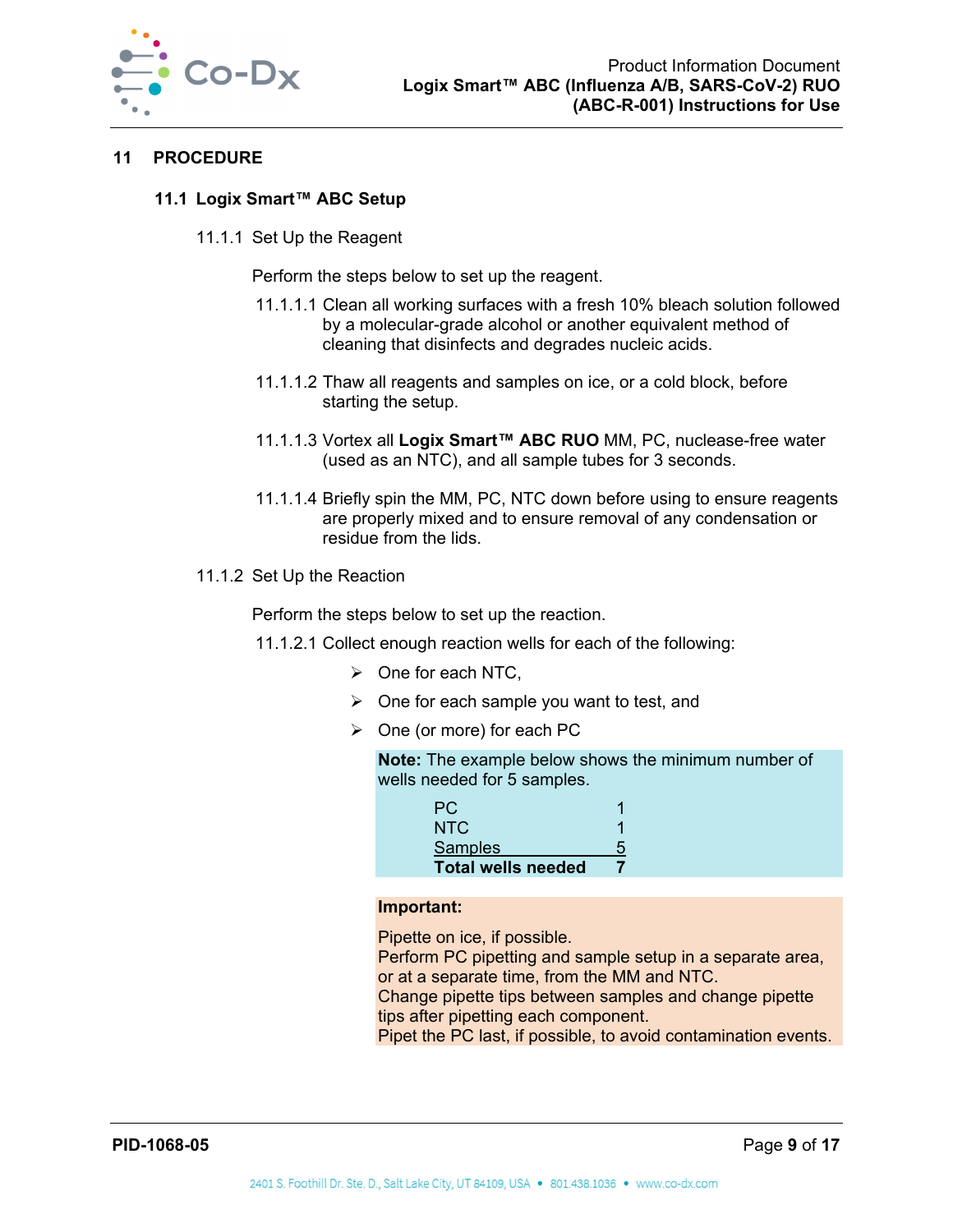

- 11.1.2.2 Pipet 10 µL of MM into each well collected.
- 11.1.2.3 Pipet 10 µL of the sample or 10 µL of NTC control to the appropriate wells (in addition to the 10 µL of MM already in the well).

**Note:** Ensure to include at least one NTC control in each run and that enough space remains for at least one PC.

- 11.1.2.4 Pipet 10 µL of PC into the appropriate well.
- 11.1.2.5 Seal the reaction plate with an optical adhesive film or seal each reaction tube with its appropriate lid.
- 11.1.2.6 Place the plate or tubes into the real-time PCR instrument in the correct orientation and start the run.

### **11.2 PCR Instrument and Thermocycler Setup**

- 11.2.1 For basic information regarding setup and programming of the different realtime PCR instruments, please refer to the user manual of the respective instrument. For programming instructions questions regarding the use of other real-time PCR instruments please contact the Laboratory (801) 438-1036 ext. 03 or at www.co-dx.com/contact/.
- 11.2.2 If using Co-Diagnostics Inc. CoDx Box, contact the Laboratory (see contact information in Section 7.4.2) for the template file for download. The template file comes pre-programmed with the PCR instrument setup described in this section. When not using a template, or using another device, use the settings outlined below to program the PCR instrument.
	- 11.2.2.1 To achieve optimal performance from the test, it is important to make sure that the instrument is compatible with the conditions outlined below.
- 11.2.3 Define the settings as displayed in Table 4.

#### **Table 4**

#### *Recommended Instrument Settings*

| <b>Item</b>            | <b>Setting</b> |
|------------------------|----------------|
| <b>Reaction Volume</b> | $20 \mu L$     |
| Ramp Rate              | Default        |
| Passive Reference      | None           |

11.2.4 Program PCR instrument with the cycling conditions displayed in Table 5.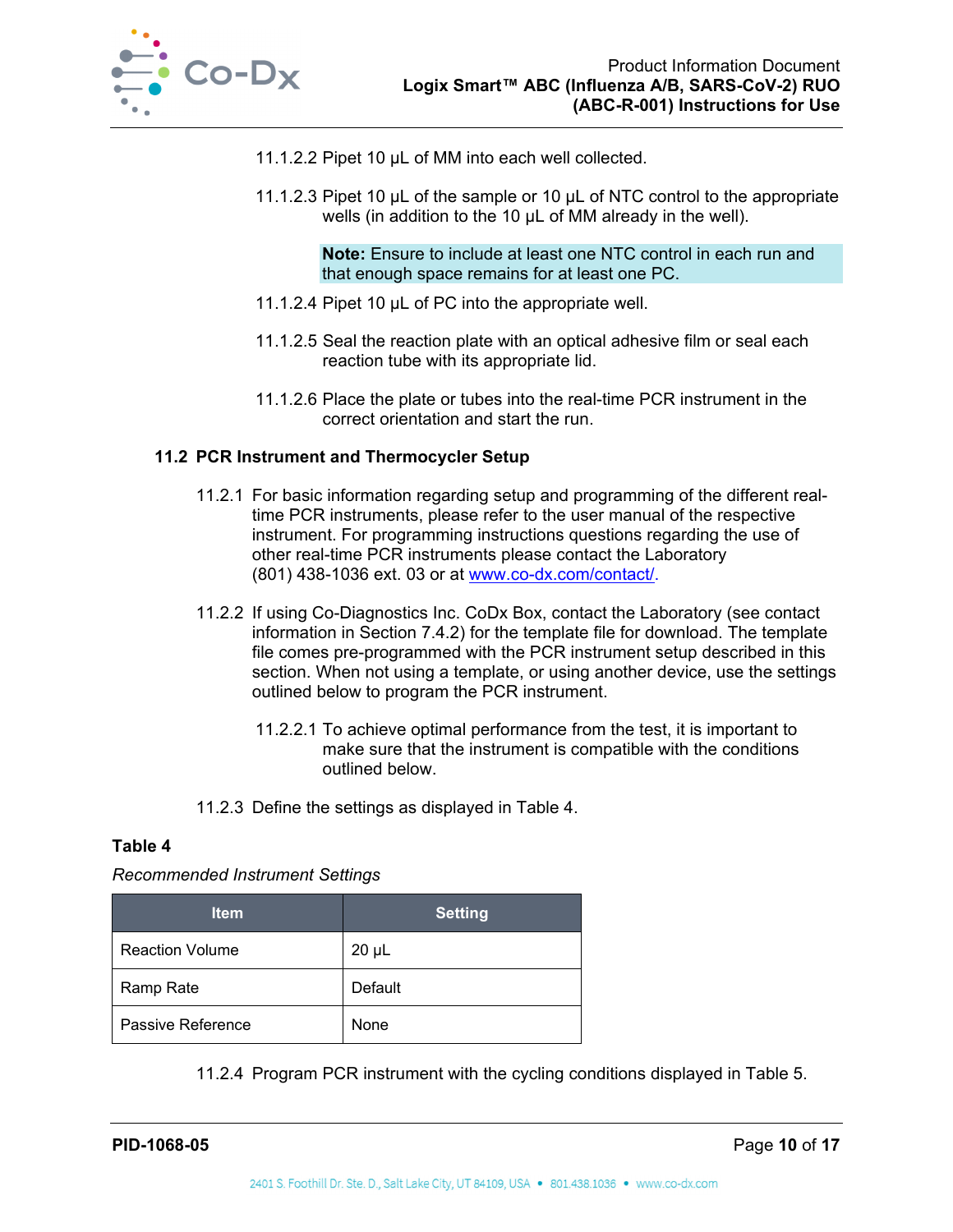

# **Table 5**

*Recommended Cycling Condition Settings* 

|                              | <b>Stage</b> | <b>Cycles</b> | <b>Temperature</b> | Time       |
|------------------------------|--------------|---------------|--------------------|------------|
| <b>Reverse Transcription</b> | Activation   |               | $45^{\circ}$ C     | 15 minutes |
| <b>Initial Denaturation</b>  | Hold         |               | $95^{\circ}$ C     | 2 minutes  |
| <b>Amplification</b>         | Cycling      | 45            | $95^{\circ}$ C     | 3 seconds  |
|                              |              |               | $55^{\circ}$ C     | 32 seconds |

- 11.2.5 Ensure that the PCR instrument being used is compatible with the fluorophores below. Some devices may not have options for the quencher. If you need help or have questions, contact Co-Diagnostics Inc. Technical Support at (801) 438-1036 ext. 02 or at: support@co-dx.com.
- 11.2.6 Define the fluorescence detectors (dyes) as displayed in Table 6.

# **Table 6**

*Fluorescence Detector Definitions* 

| <b>Target</b>                   | <b>Detector Name</b> | <b>Reporter</b>          | Quencher             |
|---------------------------------|----------------------|--------------------------|----------------------|
| <b>INFA specific RNA</b>        | <b>INFA</b>          | Quasar <sup>®</sup> 670  | BHQ <sup>®</sup> - 2 |
| <b>INFB specific RNA</b>        | <b>INFB</b>          | CAL Fluor® Orange<br>560 | $BHQ@ - 1$           |
| COVID-19 specific<br><b>RNA</b> | COVID-19             | FAM™                     | $BHQ@ - 1$           |
| RNaseP specific<br>DNA (IPC)    | <b>RNaseP</b>        | CAL Fluor® Red 610       | $BHQ@ - 2$           |

11.2.7 When the run is finished, ensure that the run file is saved.

# **12 DATA ANALYSIS**

For basic information regarding data analysis on specific qPCR instruments, please refer to the user manual of the respective instrument.

# **12.1 Positive and No-Template Controls**

Validate the test run by checking to see that both the positive and no-template control have passed and that the control conditions displayed in Table 7 are met.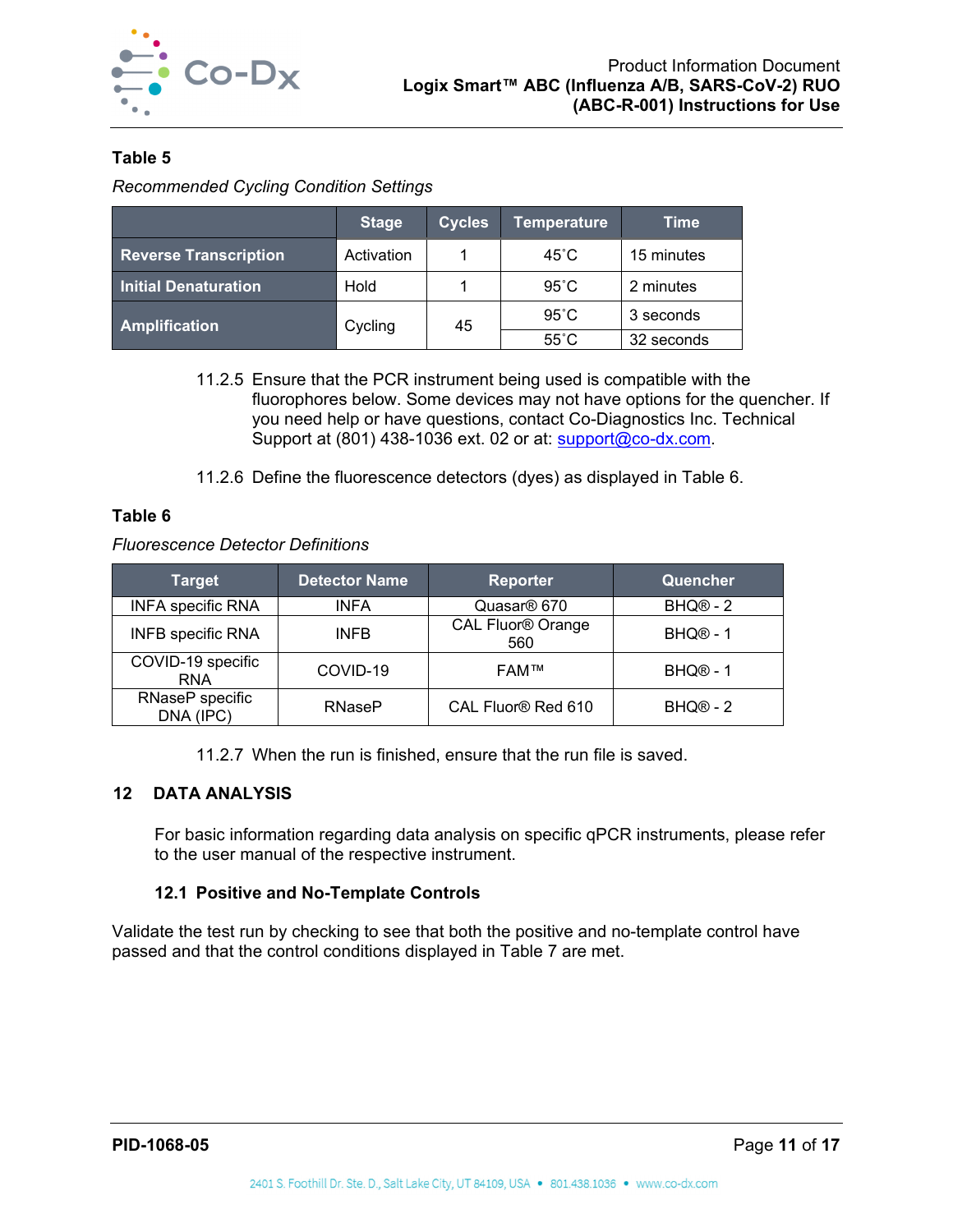

# **Table 7**

*Required Control Conditions* 

| <b>Control Type</b>            | <b>Control Name</b>                      | <b>Purpose of Control</b>                             | <b>INFA</b> | <b>INFB</b> | COVID-19  | <b>Internal</b><br><b>Control</b><br>(RNaseP) |
|--------------------------------|------------------------------------------|-------------------------------------------------------|-------------|-------------|-----------|-----------------------------------------------|
|                                | <b>INFA</b><br>(Quasar <sup>®670</sup> ) |                                                       |             |             |           |                                               |
| <b>ABC Positive</b><br>Control | INFB (CF®560)                            | Verifies the<br>performance of the                    | $\ddot{}$   | $\ddot{}$   | $\ddot{}$ | ÷                                             |
|                                | COVID-19<br>$(FAM^{TM})$                 | master mix                                            |             |             |           |                                               |
|                                | <b>RNaseP</b><br>(CF®610)                |                                                       |             |             |           |                                               |
| No Template<br>Control         | Master Mix +<br>Water                    | Verifies the<br>reagents are free of<br>contamination |             |             |           |                                               |

12.1.1.1 If controls pass, interpret the sample results.

12.1.2 Invalid Test Run

12.1.2.1 If any of the controls fail, the run is invalid.

12.1.2.2 Document the run and initiate troubleshooting.

# **12.2 Interpretation of Results**

Once the controls have passed, the unknown samples can be interpreted based on one of the following three possible outcomes:

- $\triangleright$  Positive
- $\triangleright$  Negative
- $\triangleright$  Invalid

A **Positive** result will show an amplification curve or cycle threshold value for INFA, INFB, or COVID-19. The cut-off value should be determined by in house validation testing. However, internal studies have shown rare primer-dimer formation or other non-specific amplification at 45 cycles. This fact can be attributed to the nature of the CoPrimers™ (Satterfield, 2014) (Poritz & Ririe, 2014). The amplification of the RNaseP (IPC) shows that the extraction was successful.

A **Negative** result shows no amplification for INFA, INFB, or COVID-19; The absence of a curve for ABC indicates a negative result ONLY when the RNaseP (IPC) marker is positive.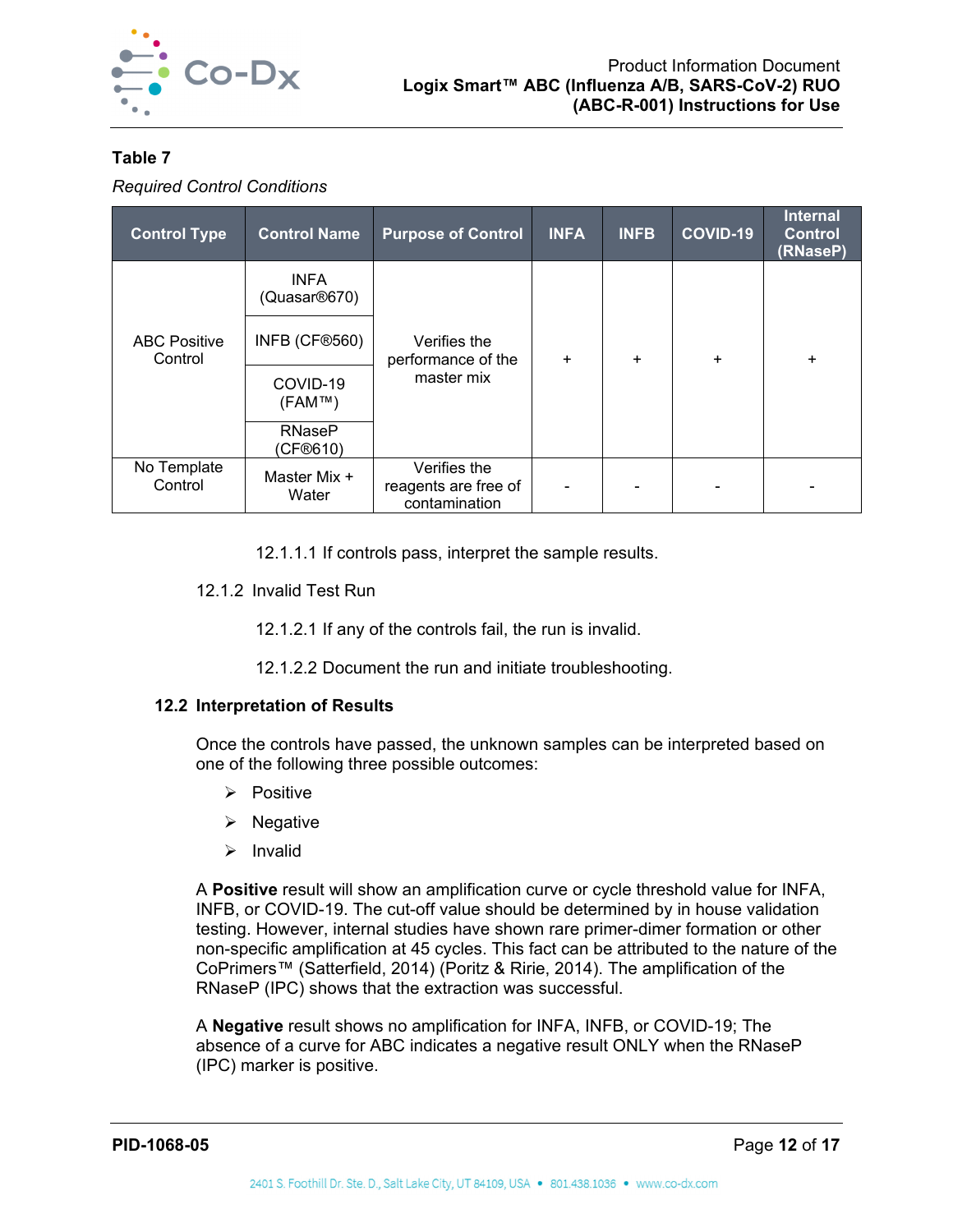

An **Inconclusive** result occurs if any of the controls fail. See the Troubleshooting section.

See Table 8 for results translation.

# **Table 8**

*Results Translation* 

|                           | <b>SARS-</b><br>$CoV-2$ | Influenza<br>$\blacktriangle$ | Influenza<br>$\mathbf B$ | Internal<br><b>Positive</b><br><b>Control</b><br>(RNaseP) | Logix<br>Smart™<br><b>Positive</b><br><b>Control</b> | <b>No Template</b><br>Control (NTC)<br>Logix Smart™<br>Master Mix +<br><b>Nuclease-Free</b><br>Water | <b>Result</b>                                                |
|---------------------------|-------------------------|-------------------------------|--------------------------|-----------------------------------------------------------|------------------------------------------------------|------------------------------------------------------------------------------------------------------|--------------------------------------------------------------|
|                           | ٠                       | ٠                             | $\ddag$                  | $\ddag$                                                   | ٠                                                    |                                                                                                      | $ABC +$                                                      |
|                           |                         |                               | $\blacksquare$           | $\ddot{}$                                                 | ÷                                                    |                                                                                                      | ABC -                                                        |
|                           | ٠                       |                               |                          | $\ddot{}$                                                 | $\ddot{}$                                            |                                                                                                      | <b>COVID-19 +</b><br>INF A -<br>$INFB -$                     |
|                           | $\blacksquare$          | $\ddot{}$                     | $\blacksquare$           | $\ddot{}$                                                 | $\ddot{}$                                            |                                                                                                      | <b>COVID-19 -</b><br>INF $A +$<br>$INFB -$                   |
|                           | ٠                       | ٠                             | $\ddot{}$                | $\ddot{}$                                                 | $\ddot{}$                                            | ٠                                                                                                    | <b>COVID-19 -</b><br>$INF A -$<br>INF $B +$                  |
| <b>Instrument Reading</b> | $\ddot{}$               | $\ddot{}$                     | $\blacksquare$           | $\ddot{}$                                                 | $\ddot{}$                                            | $\blacksquare$                                                                                       | <b>COVID-19 +</b><br>$\overline{\text{INF A}}$ +<br>$INFB -$ |
|                           | -                       | ٠                             | ÷                        | $\ddot{}$                                                 | $\ddot{}$                                            | $\qquad \qquad \blacksquare$                                                                         | <b>COVID-19 -</b><br>INF $A +$<br>INF $B +$                  |
|                           | ٠                       | -                             | $\ddot{}$                | $\ddot{}$                                                 | $\ddot{}$                                            | -                                                                                                    | <b>COVID-19 +</b><br>INF A -<br>INF $B +$                    |
|                           |                         | Any Result (+/-)              |                          | ä,                                                        | $\ddot{}$                                            |                                                                                                      | Inconclusive:<br><b>See</b><br>Troubleshooting               |
|                           |                         |                               |                          | ٠                                                         | $\blacksquare$                                       | $\overline{\phantom{0}}$                                                                             |                                                              |
|                           |                         |                               |                          | $\ddot{}$                                                 | ٠                                                    | ٠                                                                                                    |                                                              |

Anything before 40 cycles is considered a positive analyte reading (+). Anything after 40 cycles is considered a negative analyte reading (-). When possible, always check that the medical history and/or symptoms associated with the sample match the result.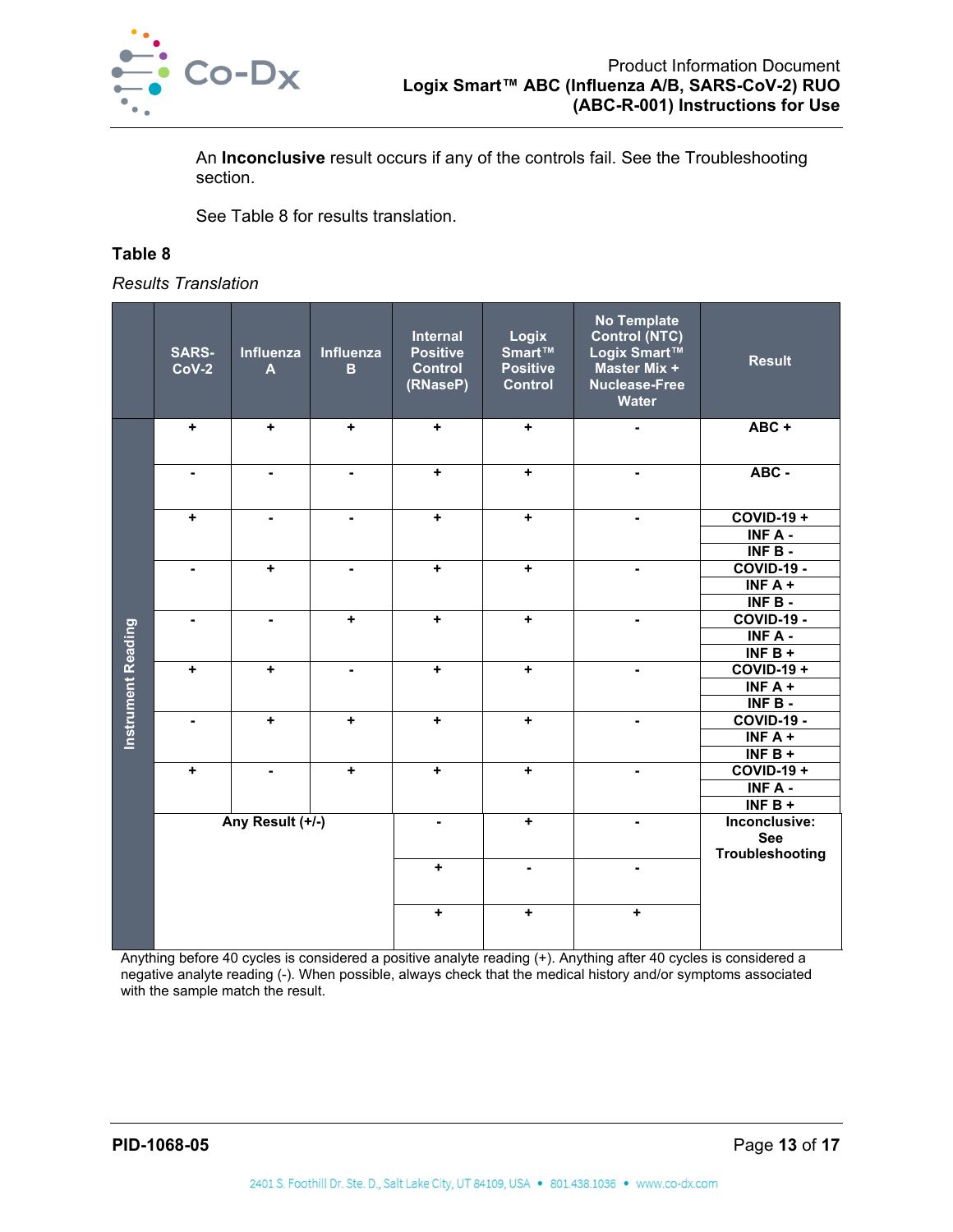

# **13 TROUBLESHOOTING**

Co-Diagnostics Inc. values customer feedback and we would like to be informed of any issues with the **Logix Smart™ ABC RUO** even if the recommended steps for troubleshooting solve the issue. To give feedback please fill out the Customer Feedback form by visiting www.co-dx.com/contact/feedback/.

# **13.1 Stability**

Real-time and accelerated shelf-life and in-use stability studies are currently under testing. Currently, the expiration date of this product has been established as 12 months. Do not use expired reagents, because doing so may lead to inaccurate results.

Always use the most recent version of this document for updates as more stability information will be added when studies are completed.

#### **13.2 User Errors**

Good Laboratory Practices for Molecular Biology Diagnostics (Viana & Wallis, 2011) are necessary for the use of this product. This product is not intended to be used by untrained personnel.

To help prevent errors such as splashes, crossover contamination, and volume selection, it is essential that users have some molecular biology experience and be familiar with proper pipetting technique. Pipette tips must be replaced after every pipetting. Gloves must be replaced often. Equipment, such as pipettes and real-time PCR instruments, should be calibrated when applicable.

A 90-minute online training for Good Laboratory Practices for Molecular Genetics Testing (Centers for Disease Control and Prevention, 2017) is available at the CDC website at the following link https://www.cdc.gov/labtraining/training-courses/goodlab-practices-molecular-genetics-testing.html

#### **13.3 Invalid Results**

### 13.3.1 **Logix Smart™ ABC** PC not Amplifying

- 13.3.2 No amplification from the PC could be the result of one or multiple factors, such as one or more of the following:
	- $\triangleright$  Pipetting errors (pipetting control into the wrong well, missing a well, pipetting inadequate amount of reagent)
	- $\triangleright$  Incorrect placement of plates or tubes into the real-time PCR instrument
	- **Logix Smart™ ABC** MM or PC degradation (result of reagents being stored at a temperature above -16°C for an extended period)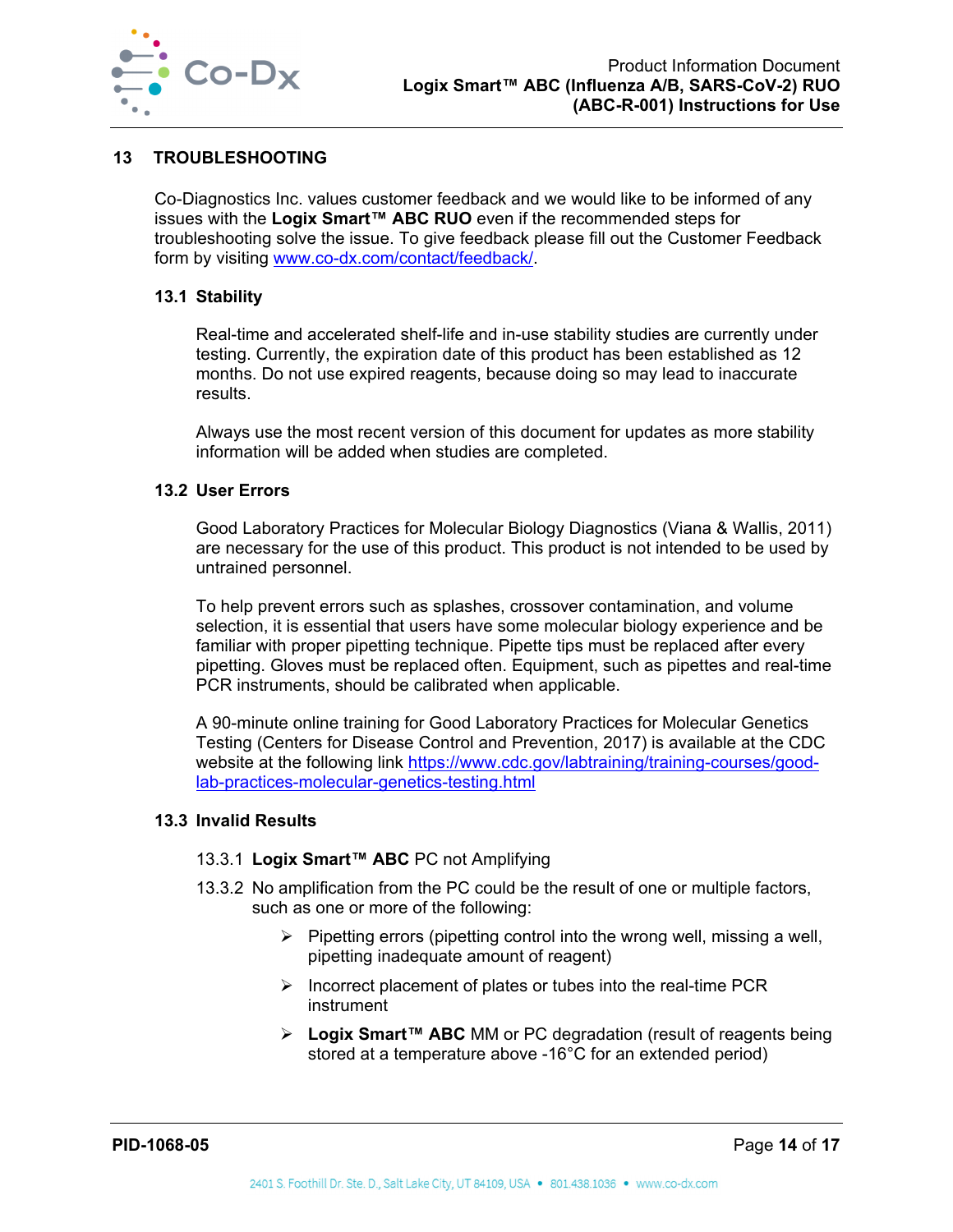

- $\triangleright$  Use of expired reagents
- $\triangleright$  Wrong reagents being used

When this occurs, it is best to disregard the results from the samples and retest by re-amplification. If the PC fails again, then an investigation should be conducted to identify possible causes for error, and the test must be reprocessed from extraction (or not, depending on the investigation results and risks identified in the process). If failure of the PC occurs a third time after re-extraction and re-amplification, open a new **Logix Smart™ ABC** PC or MM, and retest. If still failing, please contact Co-Diagnostics Inc. Technical Support by calling (801) 438-1036 ext. 02 visiting support@co-dx.com.

- 13.3.3 IPC RNaseP is not Amplifying in Samples
- 13.3.4 No amplification from the RNaseP channel could be the result of one or multiple factors, such as:
	- $\triangleright$  Not enough nuclear material in the sample
	- $\triangleright$  PCR inhibitors such as ethanol and heparin
	- $\blacktriangleright$  Incorrect extraction
	- $\triangleright$  Extraction system used is not compatible or has a step that eliminates RNaseP DNA

**Note:** Positive amplification in the INFA, INFB, or COVID-19 channel indicates a positive analyte result despite the lack of concurrent amplification in the IPC channel. The IPC amplification is dependent on the presence of human genomic DNA (gDNA) in the extraction sample, the amount of which is governed by the type of the sample and the extraction procedure used. Samples obtained from culture or sterile/pure sites (e.g., CSF, urine, or cell lysates) may not contain the human RNaseP gene.

When this occurs, the results should be interpreted as invalid and re-testing by re-amplification should be performed. If the IPC fails again, then samples should be re-extracted and re-amplified. If it fails a third time an investigation should be conducted to identify possible causes for the error. If the cause for the error is clear, the test can either be singled out as invalid due to either PCR inhibitors being present or not enough nuclear material being present. If the cause for an error is unclear, contact Co-Diagnostics Inc. Technical Support by calling (801) 438-1036 ext. 02 or contact us at support@codx.com.

#### 13.3.5 **No Template Control** Showing Amplification

13.3.5.1 Amplification of ABC in a No Template Control indicates contamination in one or more of the reagents, incorrect placement of plate or tube into the real-time PCR instrument, or pipetting errors.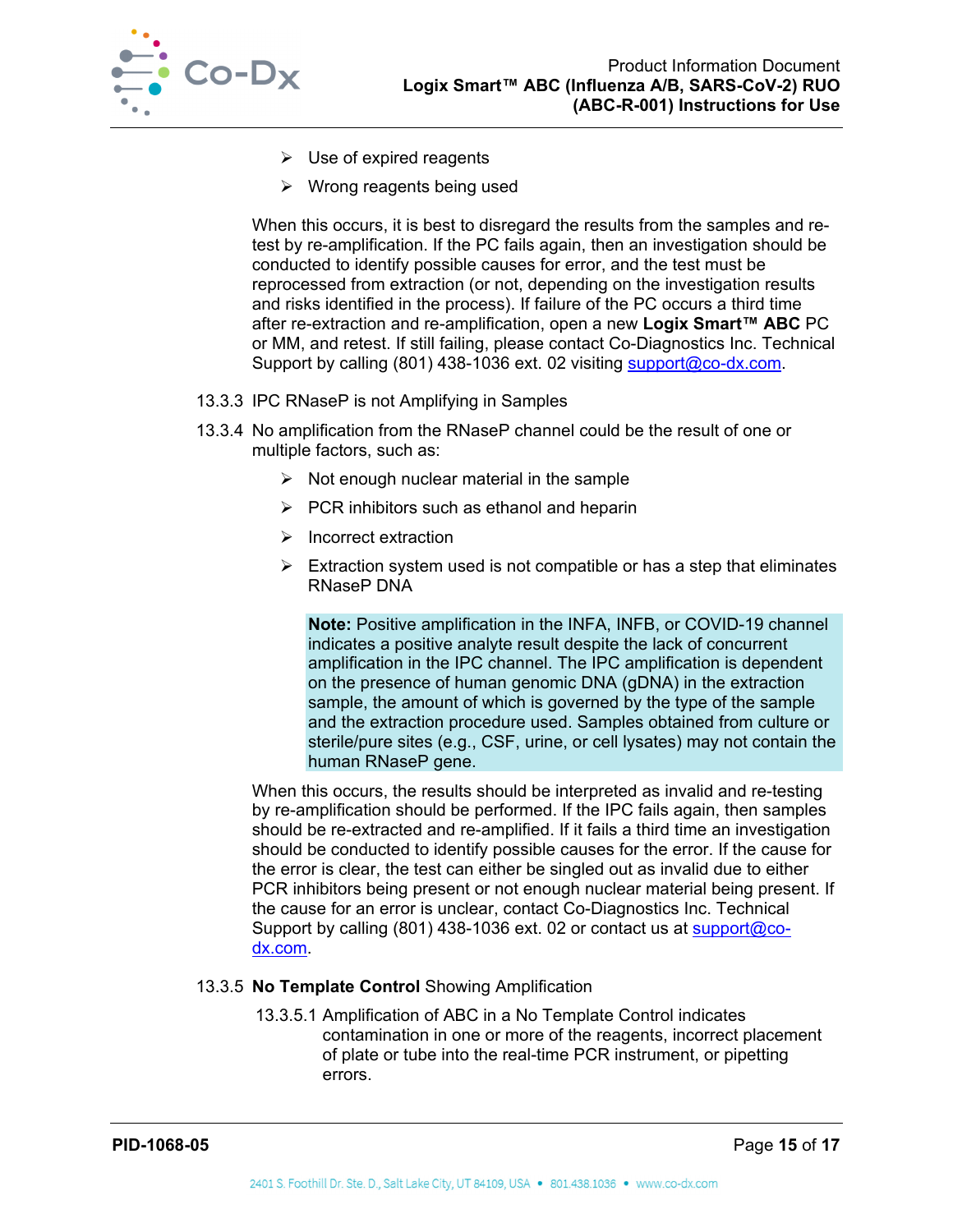

When this occurs, none of the results can be trusted and re-testing by re-amplification should be performed. If the NTC fails again, then an investigation should be conducted to identify possible causes for error, and the test must be reprocessed from extraction or not, depending on the investigation results and risks identified in the process. If failure of the NTC, after re-extraction and reamplification, happens a third time, open a new nuclease-free water and retest. If still failing, please contact Co-Diagnostics Inc. Technical Support by calling (801) 438-1036 ext. 02 or by visiting support@co-dx.com.

# **14 REFERENCES**

- Centers for Disease Control and Prevention. (2017, Oct 27). *CDC Laboratory Training: Good Laboratory Practices for Molecular Genetics Testing*. Retrieved Mar 5, 2019, from CDC: https://www.cdc.gov/labtraining/training-courses/good-lab-practicesmolecular-genetics-testing.html
- Poritz, M. A., & Ririe, K. M. (2014). Getting Things Backwards to Prevent Primer Dimers. *The Journal of Molecular Diagnostics, 16*(2), 159-162. doi:10.1016/j.jmoldx.2014.01.001
- Satterfield, B. (2014, Mar). Cooperative primers: 2.5 million-fold improvement in the reduction of nonspecific amplification. *The Journal of Molecular Diagnostics, 16*(2), 163-173. doi:10.1016/j.jmoldx.2013.10.004
- Viana, R. V., & Wallis, C. L. (2011). Good Clinical Laboratory Practices (GLCP) for Molecular Based Tests Used in Diagnostic Laboratories. In D. I. Akyar, *Wide Spectra of Quality Control* (pp. 29-52). InTech. Retrieved from http://www.intechopen.com/books/wide-spectra-of-quality-control/goodclinicallaboratory-practice-gclp-for-molecular-based-tests-used-in-diagnostic-laboratories